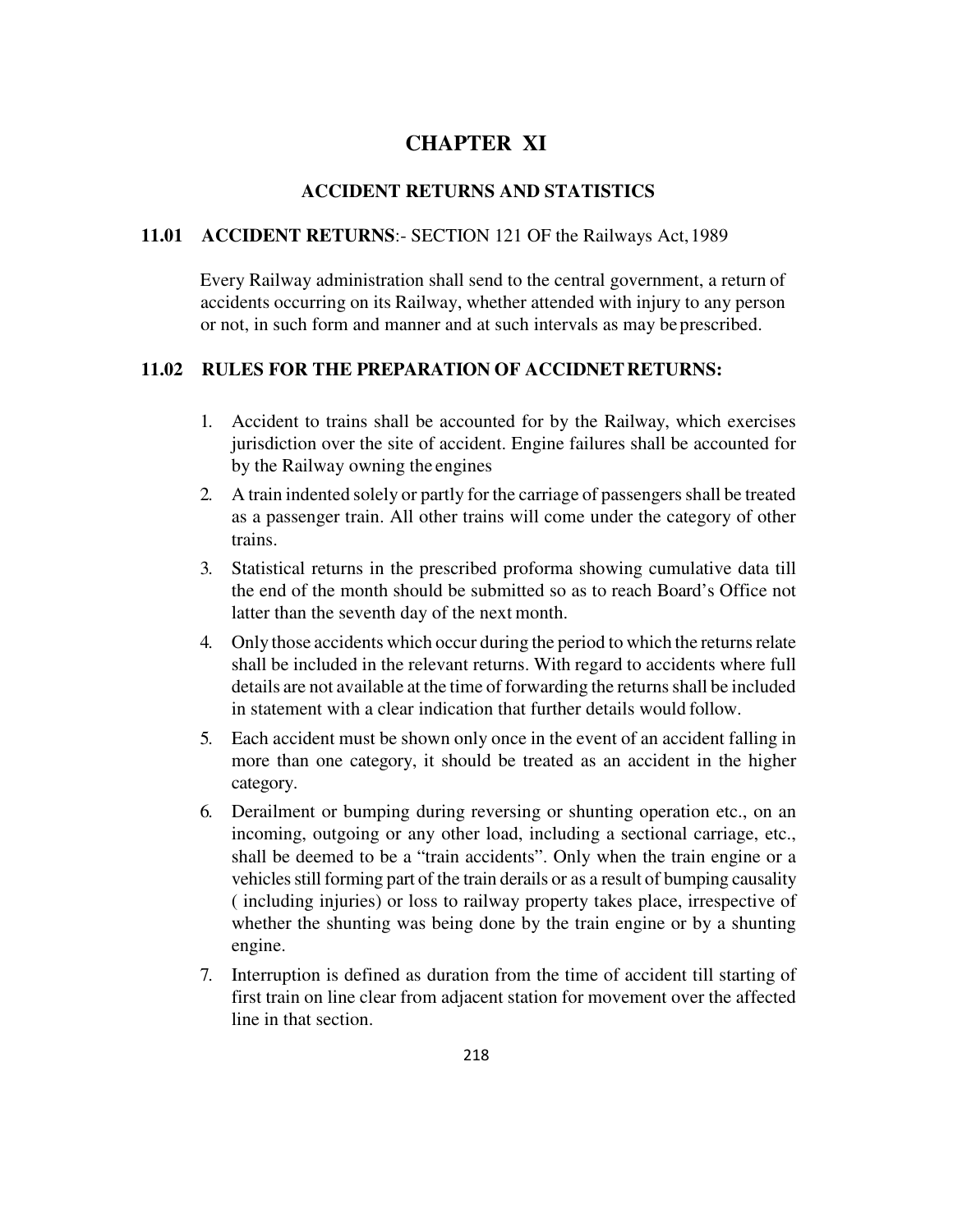- 8. The statistics of fire should include all cases of physical fire or smoke emission resulting in death or injury or damage to property amount to Rs. 5000/- (Rs. Five thousand only) and above.
- 9. The equipment failures shall include all failures irrespective of date of last schedule or examination and shall be subsequently classified under avoidable or unavoidable category.
- 10. Details and statistics for accident cases falling under unusual incidents categories "N", "P" and "Q" shall be maintained and provided by security (RPF) branch.
- 11. DRM at the divisional level and the General Manager at the zonal head quarters level will ensure the correct reporting of the accident to the zonal head quarters and the Railway Board respectively.

# **11.03 AUTHORITIES RESPONISIBLE FOR COMPILATION AND SUBMISSION OF ACCIDENTS RETURNS AND STATISTICS**:

Authorities responsible for complaints and submission of accidents returns and statistics are-

- (i) For all accidents occurring in the division, the Division Railway Manager must ensure that all returns and statements are submitted in time to the Chief Safety Officer.
- (ii) For all accidents occurring on the railway, the Chief Safety Officer must ensure that all returns and statements are received, consolidated and submitted to the Railway Board, and the Commissioner of Railway Safety within the dates prescribed for each.

### **11.04 ACCIDENTS STATISTICS TO BE MAINTAINED AT STATIONS:**

### a) **Accidents Register**:

At every station a record of all accidents occurring at the station is maintained in the Accidents Register. This register shall contain the following particulars:

- (i) Date
- (ii) Time
- (iii) Brief details of the accidents
- (iv) Point number or exact site of the accident
- (v) Lighting conditions, if at night
- (vi) Weather conditions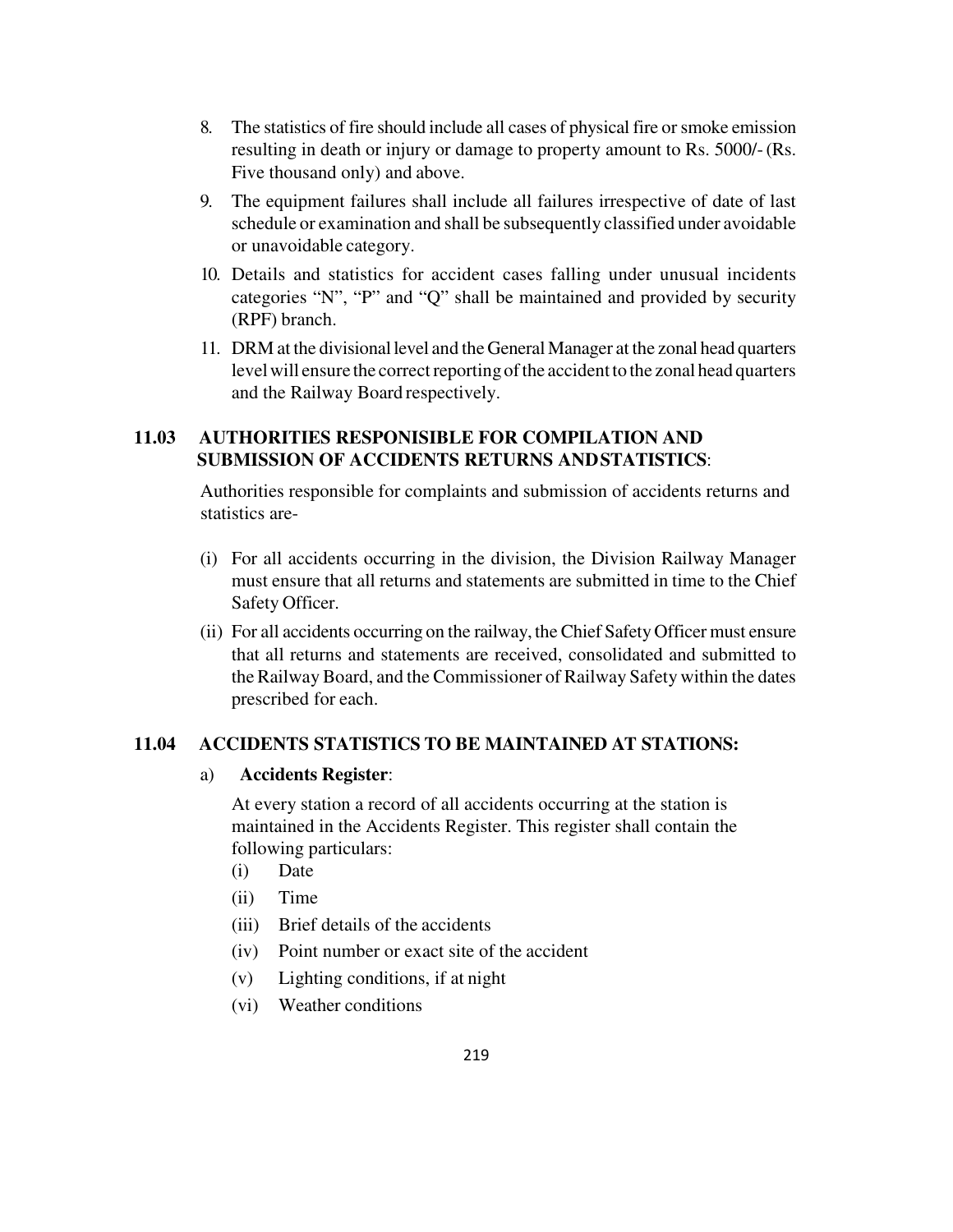- (vii) Names and designation of the station staff involved
- (viii) Guard's name
- (ix) Loco Pilot's name
- (x) Nature of enquiry held
- (xi) Staff held responsible
- (xii) Cost of damage
- (xiii) Time taken to finalise the case.

This register should be analysed and scrutinized to see if accidents are occurring during the duties of particular staff or at a particular time. This will help in deciding preventive measures, which have to be adopted and also serves as a check in regard to the time taken to finalise the case.

### **11.05 MONTHLY STATEMENTS OF ACCIDENT TO BE SUBMITTED BY THE DIVISIONAL RAILWAY MANAGER TO ZONAL HEADQUARTERS**

| <b>Class</b>       | <b>Description</b>                                                                                                                                                                                                                                    | Tо<br>whom               | <b>Time</b><br><b>Schedule</b>                           | Form                                 |
|--------------------|-------------------------------------------------------------------------------------------------------------------------------------------------------------------------------------------------------------------------------------------------------|--------------------------|----------------------------------------------------------|--------------------------------------|
| $A - 5$            | Other collisions, <i>i.e.</i> , collision<br>occurring in shunting,<br>marshalling yards, loco yards<br>and sidings, ets., but not<br>involving a train.                                                                                              | <b>CSO</b>               | Not later<br>than $15th$<br>of the<br>following<br>month | <b>ACC.</b> 14                       |
| $D - 6$            | Other derailments, <i>i.e.</i> ,<br>derailments occurring in<br>shunting marshalling yards,<br>loco yards and sidings, ets.<br>But not involving a train.<br>Note: Derailments involving<br>light engines are to be classified<br>under $B - 5$ only. | <b>CSO</b>               | Not later<br>than $15th$<br>of the<br>following<br>month | <b>ACC.</b> 16                       |
| $\overline{J}$ - 1 | Failure of engine hauling a train CME<br>carrying passengers                                                                                                                                                                                          | $\alpha$ r<br><b>CEE</b> |                                                          | Consolidated<br>monthly<br>statement |
| $J - 2$            | Failure of engine hauling a train CME<br>not carrying passengers or light or<br>engine                                                                                                                                                                | CEE                      |                                                          | Consolidated<br>monthly<br>statement |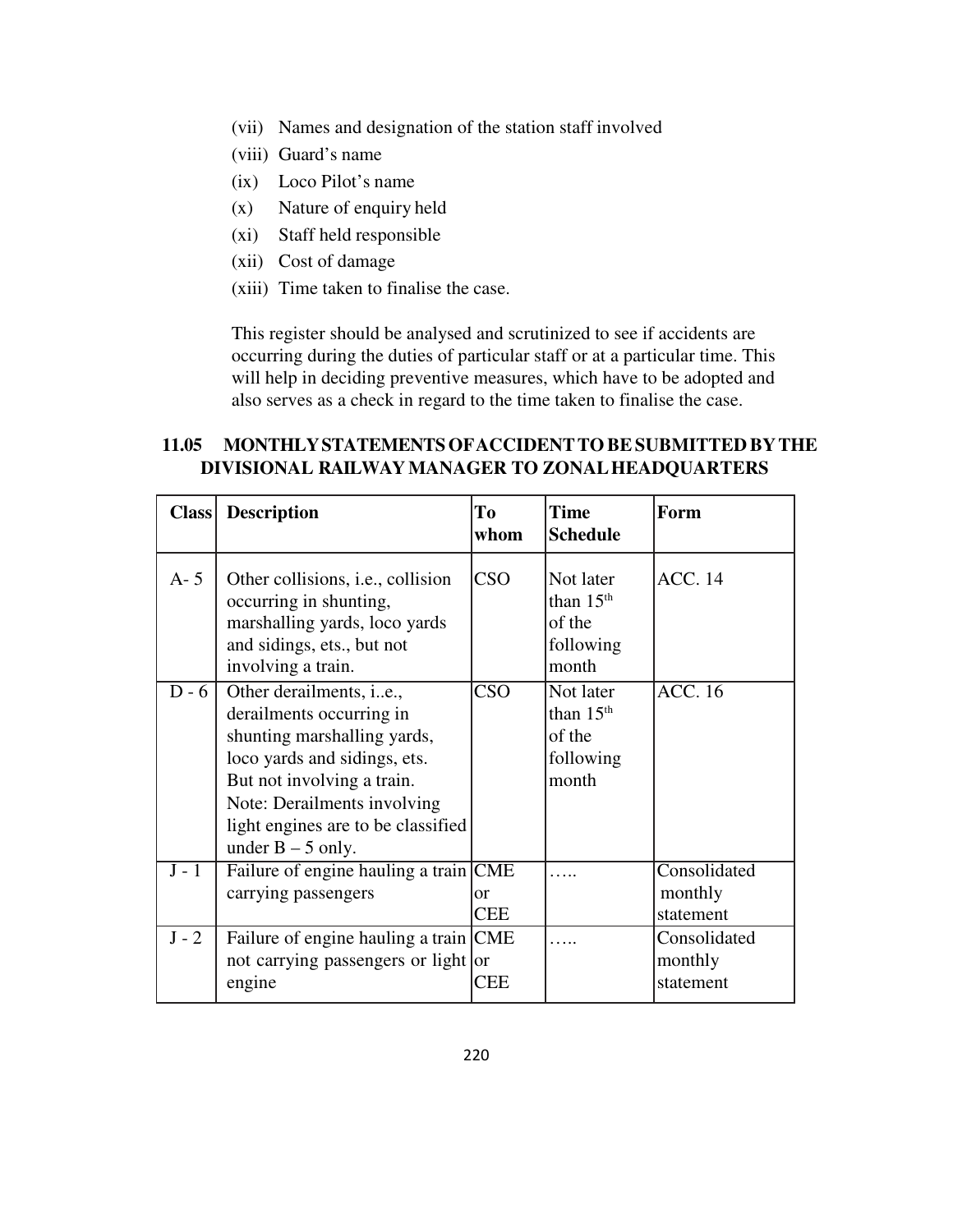| $J-5$<br>to<br>$J - 8$<br>$\overline{P-1}$ | Failure of rolling stock on<br>running trains, such as failure<br>of tyres, wheels axles or braking CEE<br>apparatus etc.,<br>Person or persons falling out of<br>running train resulting in<br>grievous hurt to or loss of<br>human life. | <b>CME</b><br>$\alpha$<br><b>CSO</b> | Not latter<br>than $12th$ of<br>the<br>following<br>month | Consolidated<br>monthly<br>statement<br>$\overline{ACC.17}$                            |
|--------------------------------------------|--------------------------------------------------------------------------------------------------------------------------------------------------------------------------------------------------------------------------------------------|--------------------------------------|-----------------------------------------------------------|----------------------------------------------------------------------------------------|
| $P - 2$                                    | Person or persons run over or<br>knocked down by a train<br>resultingin grievous hurt to or<br>loss of human life.                                                                                                                         | <b>CSO</b>                           | Not latter<br>than $12th$ of<br>the<br>following<br>month | ACC.13                                                                                 |
| $P - 3$                                    | Person or persons falling out<br>of a running train or knocked<br>down by a train or digine or<br>railway vehicle, not resulting in<br>grievous hurt to, or loss of<br>human life.                                                         | $\overline{\text{CSO}}$              | Not latter<br>than $12th$ of<br>the following<br>month    | $\overline{ACC.17}$                                                                    |
| $R - 2$                                    | Train running over cattle<br>Note: The term cattle do not<br>include sheep, goat, pigs, dogs,<br>asses, rams, ewes, lambs and<br>kids.                                                                                                     | CSO                                  | Not latter<br>than $7th$ of<br>the following<br>month     | Monthly<br><b>Statement</b>                                                            |
| $Q - 1$                                    | Accidental or natural death or<br>grievous hurt to any person,<br>whether passenger, railway<br>employee or trespasser (or<br>any other person) within<br>railway premises (excluding<br>railway quarters)                                 | $\overline{\text{CSO}}$              | Notlatter t<br>han $12th$ of<br>the<br>following<br>month | $\overline{ACC}$ . 12 in<br>case of<br>trespassers,<br>$ACC-15$ in<br>case of<br>staff |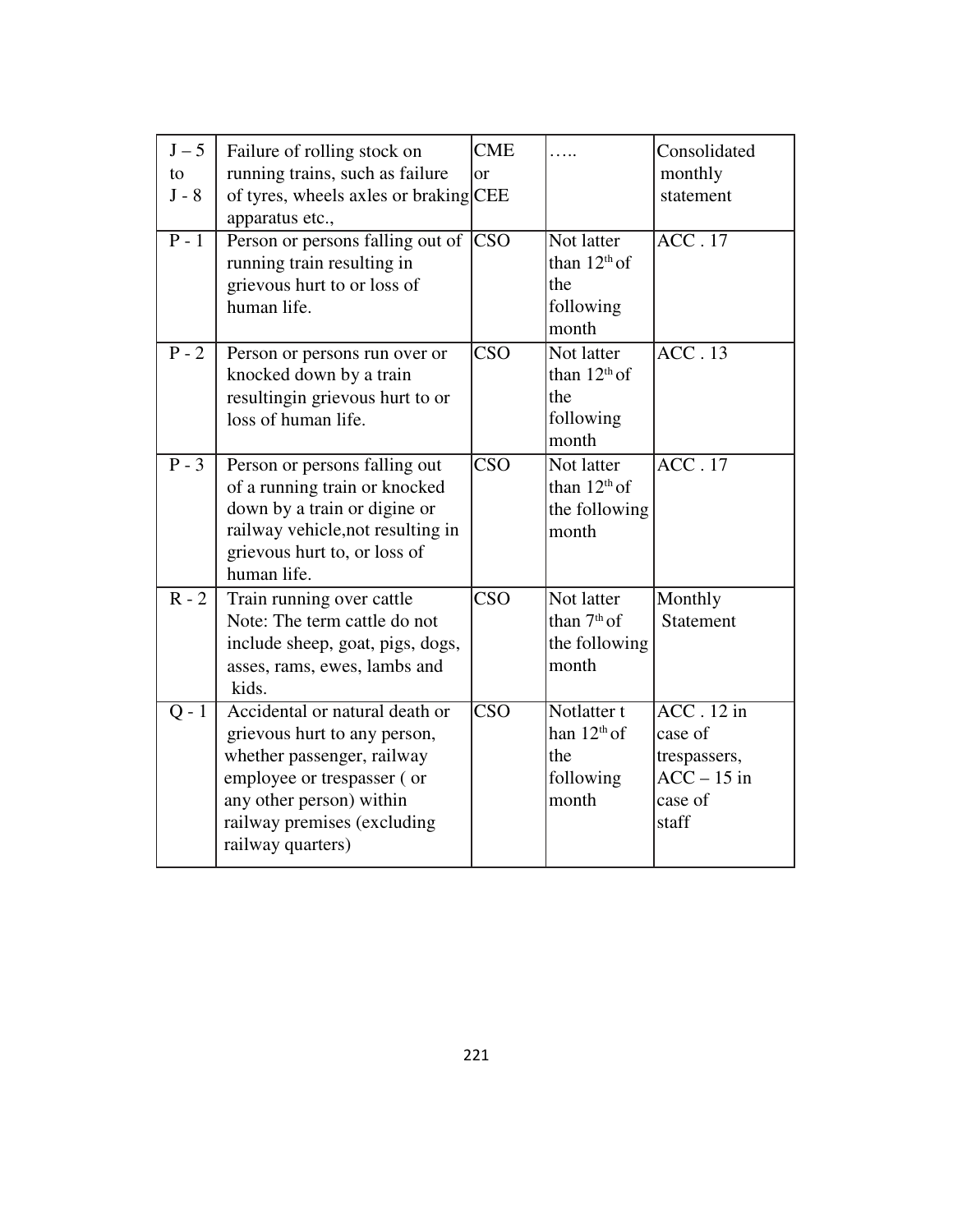#### **11.06 FORTNIGHTLY REPORT TO RAILWAY BOARD**:

- i) A fortnightly report shall be submitted regularly on Railway accidents indicating clearly the trains involved, engines/coaches/wagons affected/ damaged, time of accident, dislocation caused, number of train curtailed/ diverted and the time taken to restore partial/full traffic.
- ii) The nature of the accident, the causes and the remedial measures taken to prevent occurrence of such accidents in future may also be indicated in the report.
- iii) This report shall be sent as per the following schedule:

(a) For the period from  $1<sup>st</sup>$  to 15 th of the month – by 18 th of the month

(b)For the period from  $16<sup>th</sup>$  to the last day of the month – by 3 rd of the following month.

iv) Information regarding number of trains cancelled/divided, time taken for partial/full restoration of traffic, cause (Prima facie cause, if final cause if not available) and immediate action taken may also be communicated while indicating the accident.

# **11.07 COLLECTION, COMPILATION AND MONTHLY STATEMENT OF ACCIDENT STATISTICS:**

- a) Information about train accidents, yard accidents and indicative accidents falling under classification A,B,C,D,E,F,G and H will be compiled by the Safety Branch at Divisional and zonal Railways.
- b) Equipment failures falling under classification J.K.L and M will be compiled by the Divisional Control on daily basis and shall be handed over to Safety Branch. Every equipment failure shall be classified under the category of avoidable and unavoidable by the Branch Officers concerned and summary shall be handed over to Safety Department of the division. It is further clarified that all equipment failures should be taken into account irrespective of the date of last schedule or examination and shall be subsequently be. The Safety Branch shall forward the monthly summary to Chief Safety Officer of respective zonal Railways. Chief Safety Officers after compilation of Statement shall forward monthly statement to the Safety directorate of Railway Board.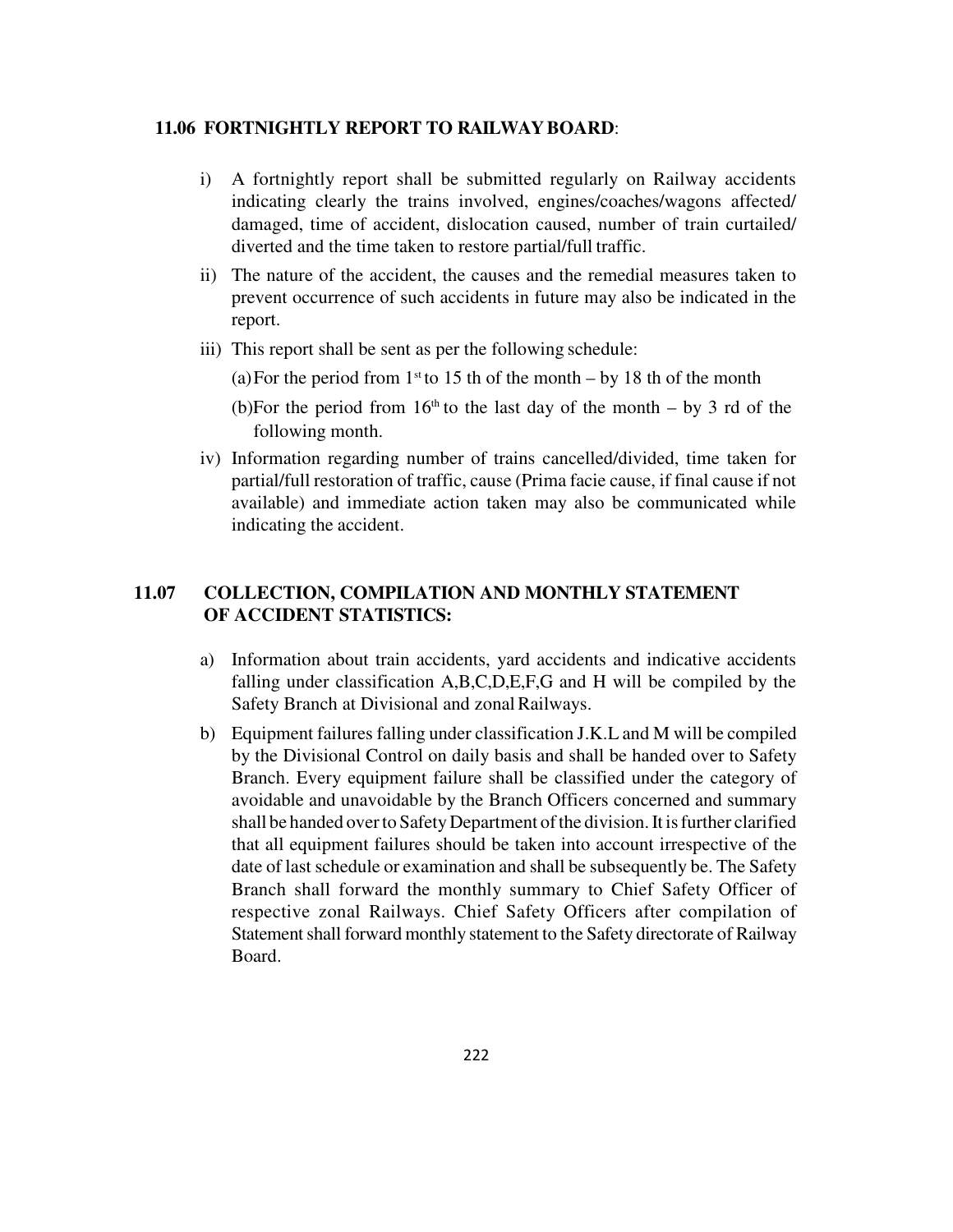c) Unusual incidents falling under classification N, P and Q shall be collected and compiled by the Security (RPF) Branch at Divisional level and they shall take subsequent follow up action. Daily position will be given to the Safety Branch of the Division who after compilation of statistics shall forward monthly statement to Chief Safety Officer of Zonal Railways concerned. Chief Safety Officers after compilation of Statement shall forward monthly statement to the Safety Directorate of Railway Board.

### **11.08 FOLLOWING SYSTEM WILL BE FOLLOWED FOR REPORTING OF ACCIDENT TO RAILWAY BOARD**:

- (a) Information regarding consequential train accident and any yard accident leading to serious repercussion shall be reported by Divisional Control to Headquarters Central Control of Zonal Railway Headquarters. Central Control shall in turn inform all concerned at Headquarters office including GM, PHOD<sub>s</sub> etc.,
- (b) In case of accidents as in para (a) above, Chief Safety Officer / DY.COM(Safety) should thereafter inform nominated officer of Safety Directorate of Railway Board. At Board level safety directorate shall issue the message and take follow up action.
- (c) In case of land slide, breaches, OHE break down etc., which result in dislocation of more than threshold value and also cases due to public agitation shall be reported by head quarters control office to punctuality cell of Railway Board and dealt with by the coaching directorate.
- (d) Cases falling under N, P, and Q except Q-6 i.e., blockade of train services due to public agitation: shall be dealt with by security directorate.

# **11.09 MONTHLY STATEMENT OF TRAIN ACCIDENTS TO BE SENT TO RAILWAY BOARD:**

- (a) The divisional Railway manager shall prepare in the prescribed form a monthly statement of train accidents and send it to the Chief Safety Officer so as to reach him not later than  $7<sup>th</sup>$  of the following month.
- (b) The Chief Safety Officer shall send a consolidated statement in the prescribed form, so as to reach the Railway Board not later than  $10<sup>th</sup>$  of the month following to which the statement relates.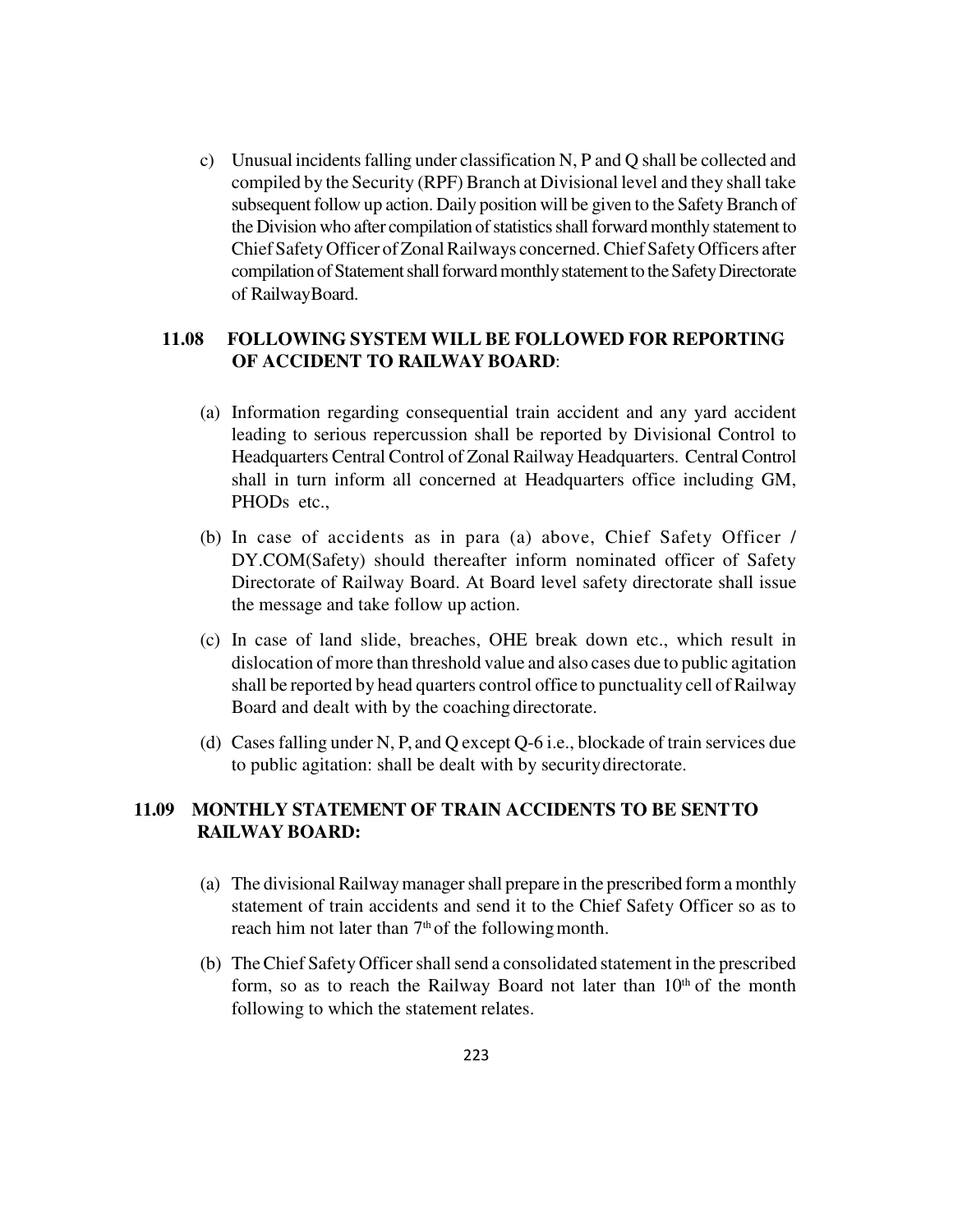- (c ) Every officer dealing with accidents shall endeavour his utmost to collect and furnish all the information required for the preparation of the statement. But if any information is not available at the time of submission of the statement the remark "will follow" shall be made against the relevant items. Information with regard to such items shall be collected and a complete list, giving details about all items not originally furnished in each monthly statement, shall be submitted to the Chief Safety Officer without delay.
- (d) The monthly statement of train accident shall include all cases of accidents to trains coming under the following cases:

A-1 to A-4 - Collisions D-

1 to D-4 - Derailments

- F-1 to F-4 Averted collisions
- H-1 & H-2 Trains passing Engineering Stop indicator or fixed Stop signal at danger or running into Banner Flag.
- G-1  $\&$  G-2 Entry of a train into block section without any Authority or without a proper authority to proceed.
- G-3 & G-4 Reception of a train on a wrong line, whether clear or obstructed, and train entering into a catch or slip siding or sand hump.
- C-1 & C 2 -Trains running in to road traffic at level crossing to be described as such and not as collisions.
- N –1 to N-3 Cases of tampering with track or equipment discovered in time to avert an accident in a separate statement.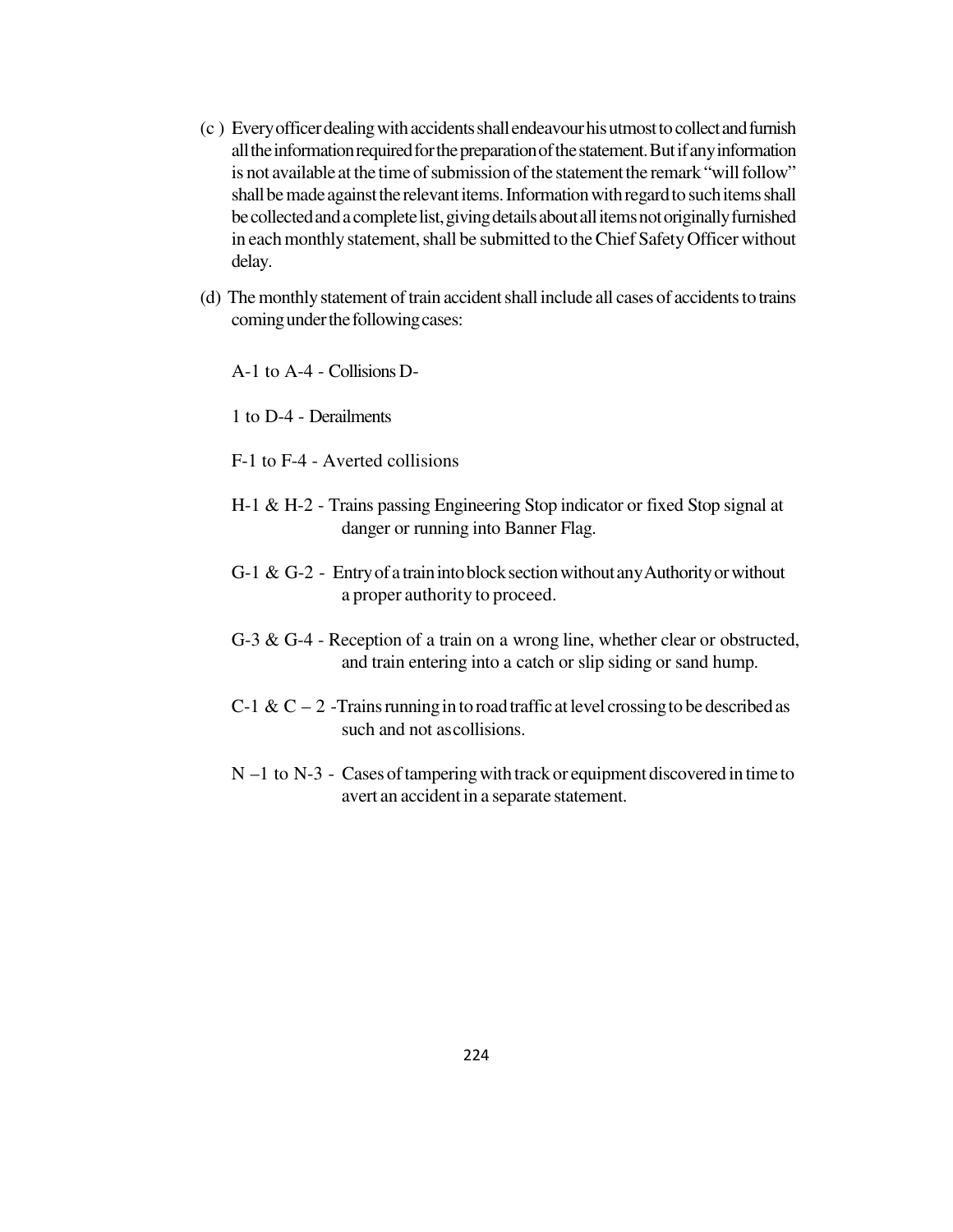# **11.10 MONTHLY STATEMENT OF ACCIDENTS TO THE COMMISSIONER OF RAILWAY SAFETY**.

The Chief Safety Officer shall submit to the Commissioner of Railway Safety a consolidated monthly statement of accidents coming under the following classes-

- P-1 Person or persons falling out of a running train resulting in grievous hurt to or loss of human life.
- P-2 Person or persons run over or knocked down by a train resulting in grievous hurt to or loss of human life.
- P-3 Person or persons falling out of a train or knocked down by a train not resulting in grievous hurt to or loss of human life.
- Q-1 In the case of railway servants killed or seriously injured.
- R-5 Person or persons injured due to bumping of an engine-either train engine, banking engine or shunting engine, with or without a shunting load or a vehicle/vehicles-against a rake/train.

This should also cover the following items:

- (i) A passenger rake with passengers in a siding bumping against a buffer stock or other vehicles causing injuries to passengers.
- (ii) A shunting engine colliding with a coaching stock in a siding or along a platform line causing death or injuries to the passengers in the rake.

## **11.11 SUBMISSIOIN OF ACCIDENT STATEMENTS BY THE CHIEF SAFETY OFFICER**

| SI.            | <b>Statements</b>      | <b>Submitted to</b> | Periodicity                                                      |
|----------------|------------------------|---------------------|------------------------------------------------------------------|
| No.            |                        |                     |                                                                  |
|                | Advance intimation     |                     | Railway Board   1 <sup>st</sup> working day of the next<br>month |
| 2              | Fortnightly statement  | Railway Board       | $18th$ of the month and 3 rd of<br>the following month           |
| 3              | P.C.D.O                | Railway Board       | $10th$ of the next month                                         |
| $\overline{4}$ | D.A.R. and punishments | Railway Board       | $7th$ of the next month                                          |
| 5              | Nominated yards        | Railway Board       | $10th$ of the next month                                         |
| 6              | 'A' Statement          | Railway Board       | $10th$ of the next month                                         |
| $\tau$         | 'B' Statement          | Railway Board       | $45th$ day after the completion<br>of the month                  |